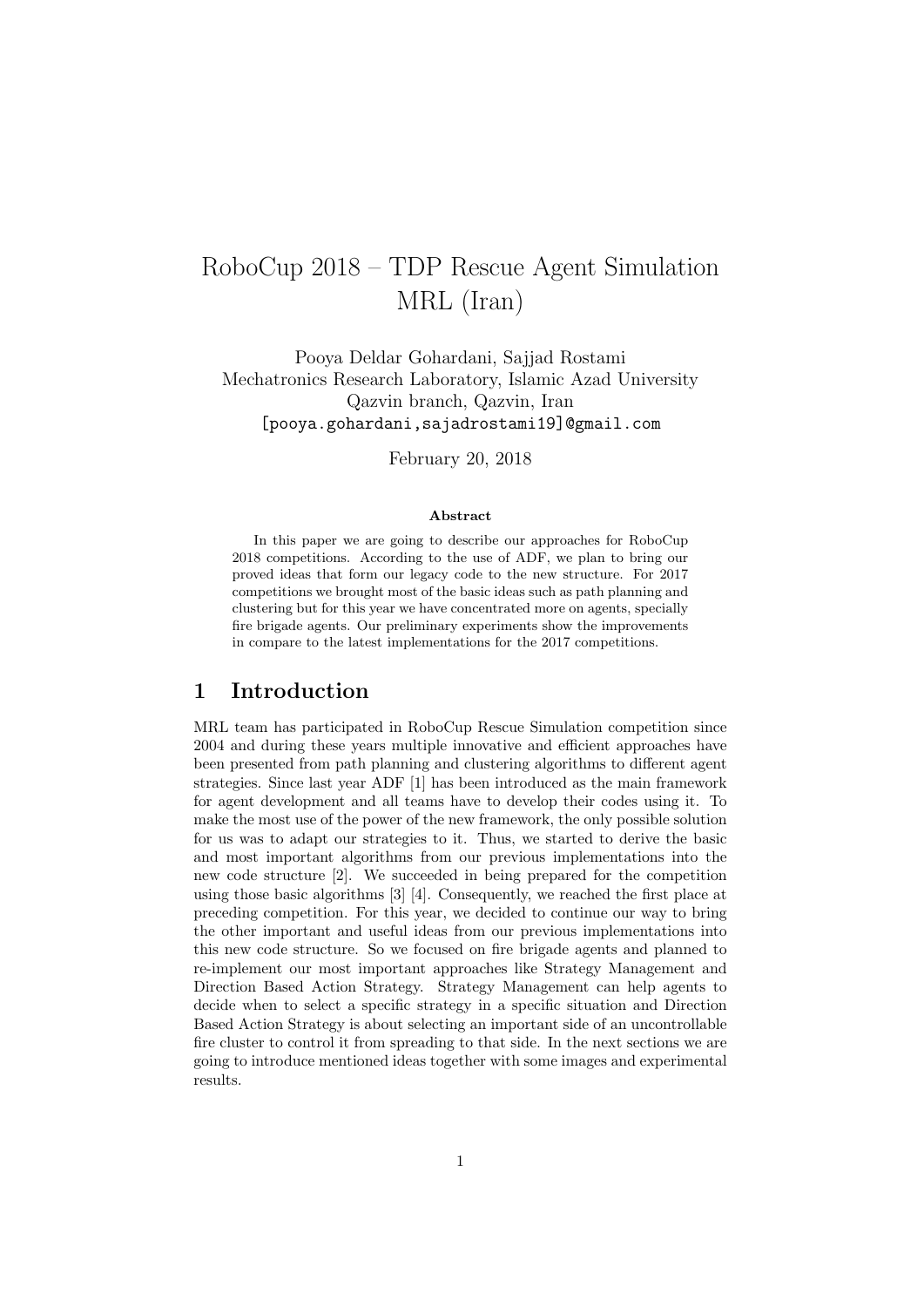### 2 Modules

Modules play an important role in ADF because they provide fundamental functionalities for agent strategies. So the last year we implemented the most important ones like a modified version of K-Means algorithm [5] for clustering and  $A^*$  [6] for path planning. This year we have no plan to have specific modification or new implementation for these kinds of modules but we may have some for the competition and it depends on the process of our preparation.

#### 3 Strategies

As it is stated before in the introduction section, our improvements and developments for this year is focused on using previous experiences and ideas we reached during last events. Considering this idea, we decided to concentrate more on our Fire brigade agent.

#### 3.1 Fire Brigade

Based on the experiences, the cluster of multiple buildings on fire can be a problem, and selecting a proper approach for FB agents is the most important challenge. There can be two possible and major approaches for fire brigade agents face in this situation; One is about putting the whole fires out and the other one is controlling the cluster from spreading over the whole city. But the important question is how we can distinct these two situations. We found the solution using an inequality. The bellow inequality is an optimistic approach for the mentioned problem, that is, we try to find out whether it is possible for fire brigade agents to extinguish target buildings from their tanks without any movement (without going to refuges and coming back) or not.

$$
\frac{CE}{MaxFBs}
$$

Here in this inequality, CE is the cluster energy which is the sum of energy in each building on fire in the cluster what we gain from our fire estimator [7]; Max FBs is the maximum number of possible fire brigade agents for a scenario; NFB is the number of fire brigade in the current scenario and TC is the tank capacity of agents. Considering this inequality, it is time to attack from all sides to extinguish the buildings as fast as possible. Figure 1 shows this situation. On the other hands if the inequality does not apply, it means even optimistically we cannot extinguish the whole fires so we have to find another solution, which can be controlling the fire. But the main question here is which side of the fire is the most important side of it. To address this issue we split the map into different regions considering the target cluster of fires as one of them then we value the remaining regions by some specific parameters such as total area of buildings, number of gas stations, number of civilians and so on. Figure 2 shows the idea.

Simply the region with the highest value is considered as the important side to keep away from fire spread, then agents draw an imaginary line (white line) from the center of the target fire cluster to the center of the selected region and after that two segments (green dash lines) with a specific angle in between are considered to find the proper building to extinguish. To summarize the proposed approach, you can see the bellow steps: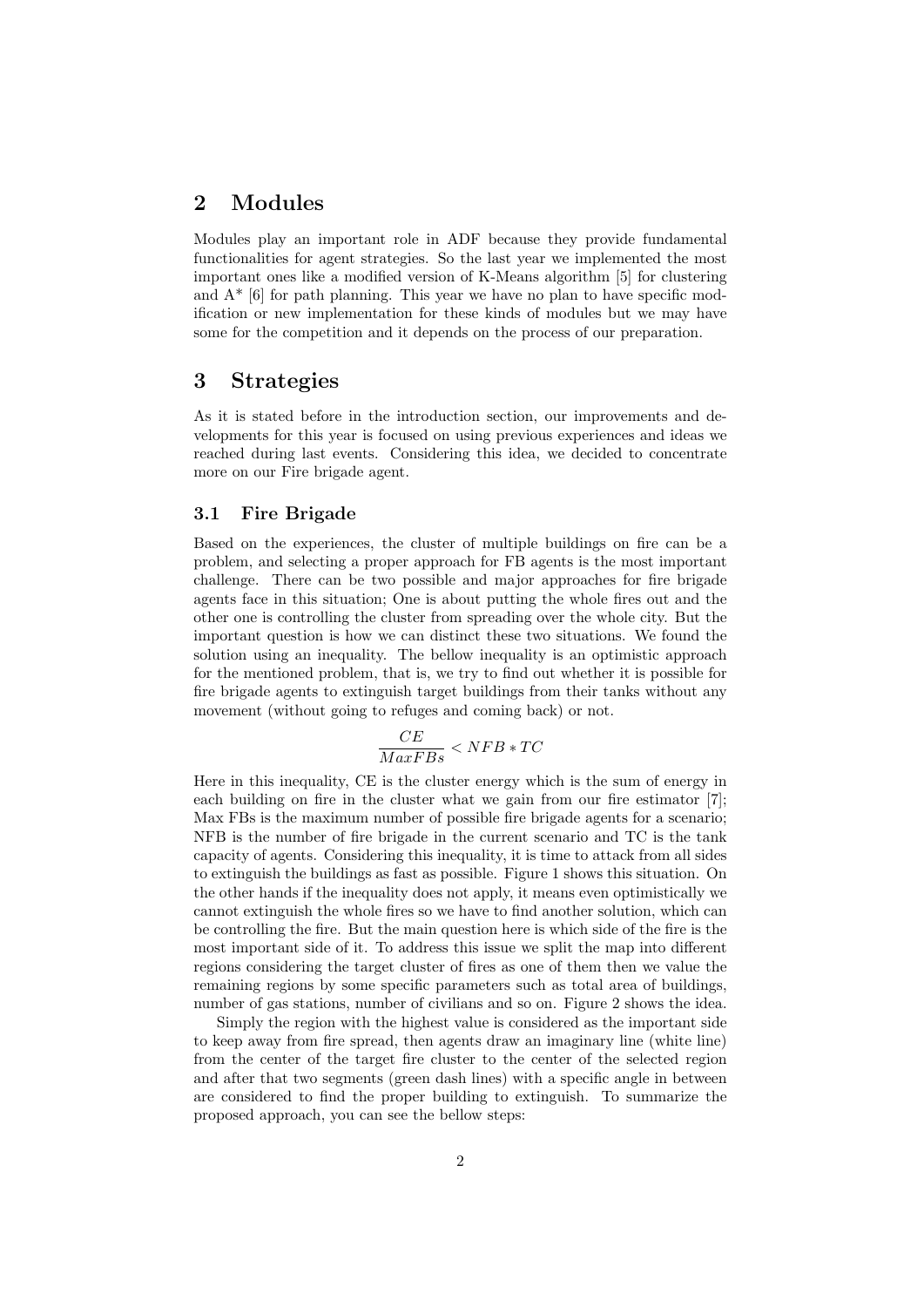

Figure 1: Extinguishing fires in the cluster from all sides

|          | Map    |          |                  |        |            |
|----------|--------|----------|------------------|--------|------------|
| Team     | Paris2 | berline2 | <b>ISTANBUL3</b> | VC3    | EINDHOVEN3 |
| MRL New  | 68.86  | 139.90   | 213.34           | 204.12 | 128.54     |
| MRL 2017 | 16.94  | 100.56   | 183.31           | 180.31 | 109.7      |

Table 1: Comparison of MRL new strategy and MRL latest implementations for RoboCup 2017.

- 1. Make a cluster of fiery buildings
- 2. Find the border buildings [6]
- 3. Split the city into multiple regions
- 4. Value each region
- 5. Find border buildings of the cluster based on the most valuable region

## 4 Preliminary Results

To evaluate our approaches, we have tested them on different scenarios against our own previous approaches in the last event. Figure 3 and Table 1 shows the result.

## 5 Conclusions

Most of this year preparation processes are concentrated on fire brigade agents where we used an inequality to determine the fire cluster situation and decide accordingly. These improvements are based on our last year implementations which were mainly about bringing the most proven approaches to the ADF code structure. As what preliminary experiments showed us, the direction approach fits properly for the controlling situation so we plan to improve its performance as our main approach by the beginning of the competitions.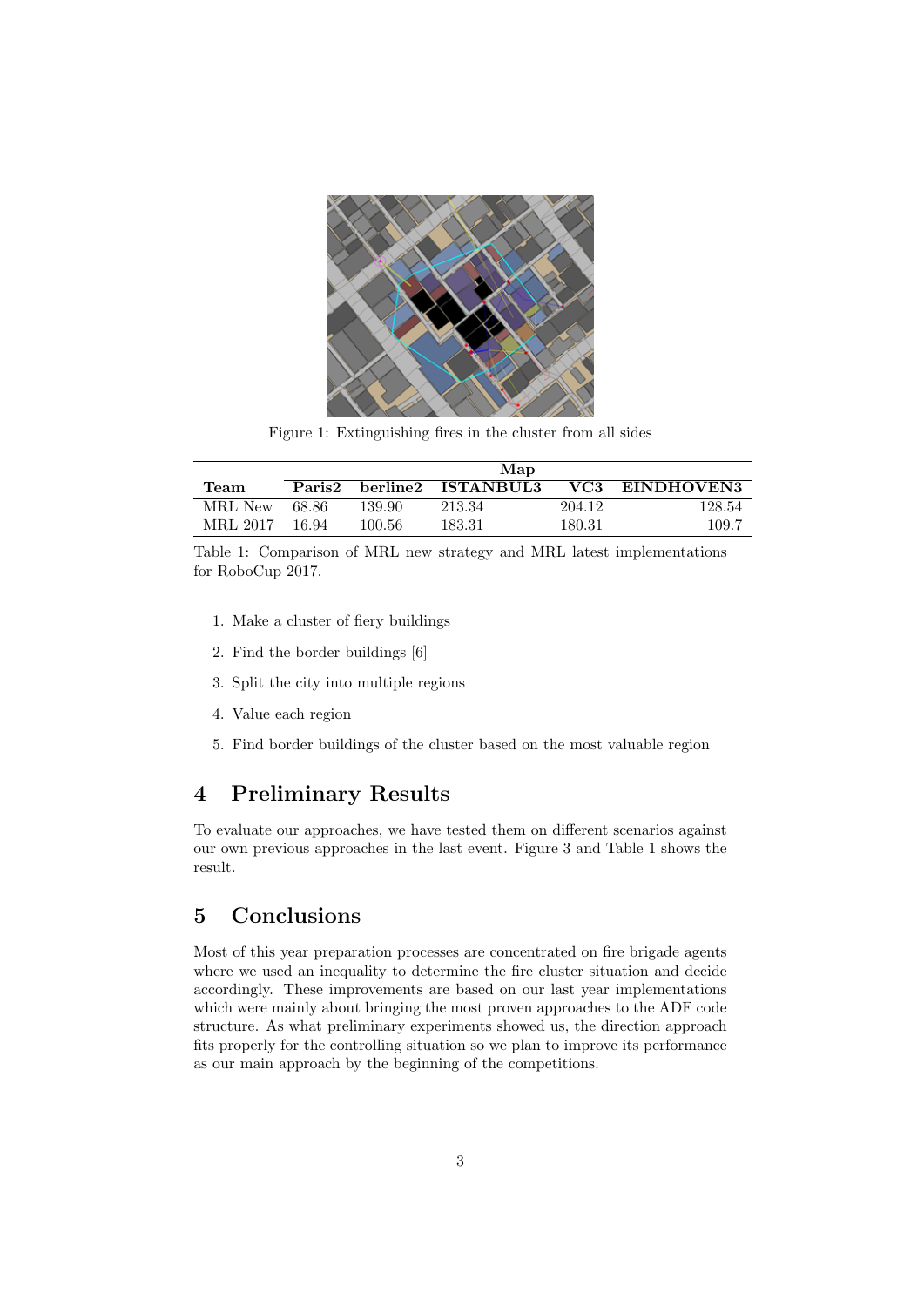

Figure 2: This figure shows the process to find the important side of the cluster to control





(b)

Figure 3: figure a shows the result of using direction in compare to figure b where does not use direction approach